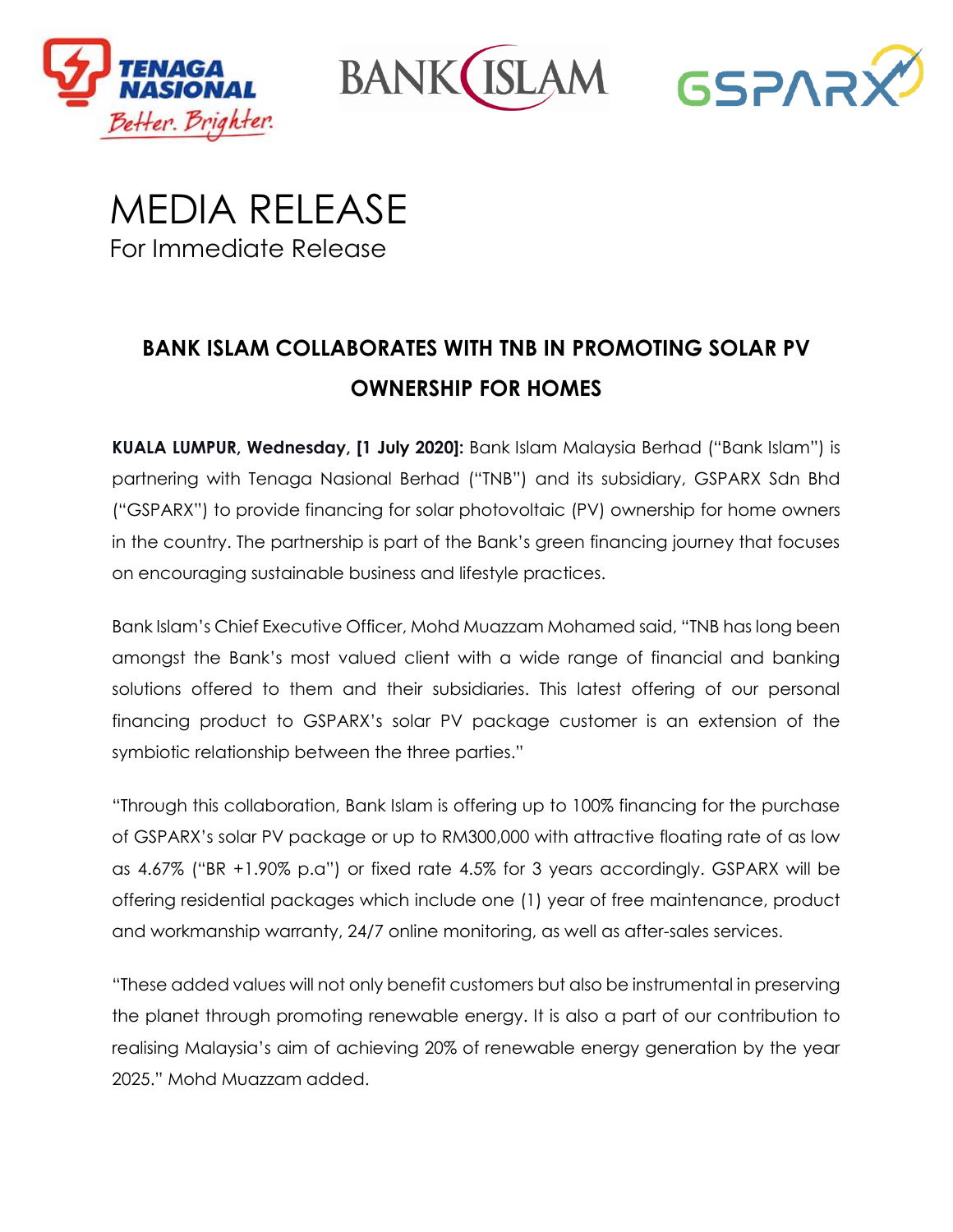TNB President and Chief Executive Officer, Datuk Seri Amir Hamzah Azizan said TNB is at the forefront of renewable energy in Malaysia through its Large Scale Solar Projects in Sepang in Selangor and Bukit Selambau in Kedah, and initiatives like electric vehicle charging stations in collaboration with Malaysia Green Technology Corp (MGTC).

"TNB is actively promoting rooftop solar panels where at the end of last year, we had more than 100 customers – from commercial, industrial, educational, government institutions and residential homes – who have turned into 'prosumers', generating clean energy on their premises.

"These prosumers are now generating more than 26 megawatts of energy combined. At the same time, they also reap the benefit of potential savings from lower electricity bills, and have the opportunity to generate income by exporting excess energy to the grid under the Net Energy Metering (NEM) scheme."

Amir also said that rooftop solar panel is still a relatively untapped market in the renewable energy space in Malaysia. Accessing this avenue requires strategic partnerships with corporations such as Bank Islam.

The collaboration with TNB marks Bank Islam as GSPARX's first solar PV financing partner with aims to encourage the usage of solar panels at homes, subsequently increasing the number of Green Homes and production of sustainable and cost-efficient energy in the country.

Packages offered by GSPARX and expected monthly savings by the installation of the solar panel are illustrated below:

| Package                     | <b>Unit Price</b> | <b>Expected Monthly</b><br><b>Savings of Electricity</b><br><b>Bill</b> |
|-----------------------------|-------------------|-------------------------------------------------------------------------|
| <b>GSPARX GreenHome 3kW</b> | RM18,900          | RM166                                                                   |
| <b>GSPARX GreenHome 5kW</b> | RM30,500          | <b>RM256</b>                                                            |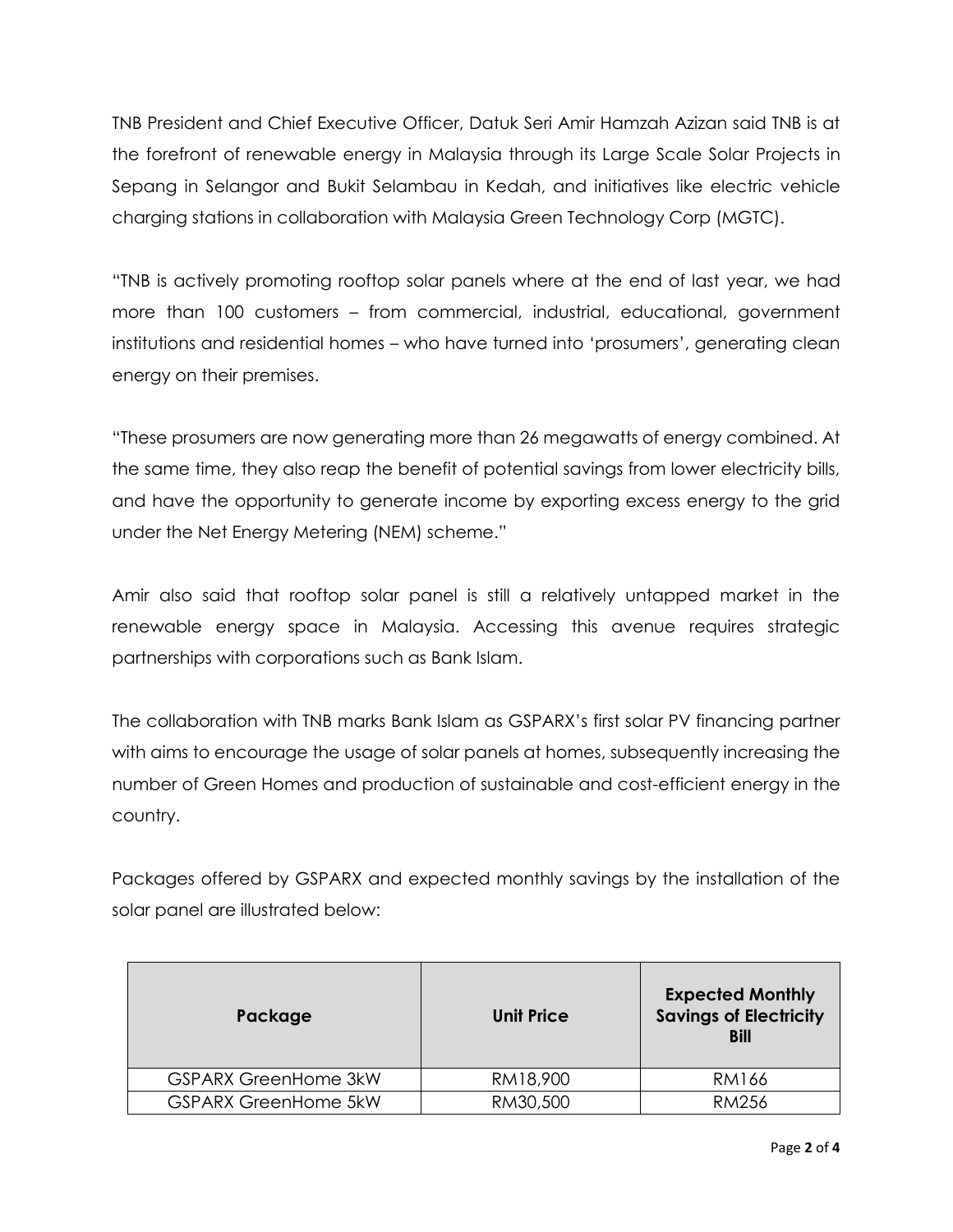| <b>GSPARX GreenHome 8kW</b>  | RM44,100 | RM385 |
|------------------------------|----------|-------|
| <b>GSPARX GreenHome 10kW</b> | RM48,300 | RM493 |
| GSPARX GreenHome 12kW        | RM57,800 | RM600 |

*\* Saving is dependent on monthly kWh usage that varies between electricity users*

*\*\* GSPARX also offers packages for solar PV capacity bigger than 12kW*

Banking on the United Nation's ("UN") Sustainable Development Goals ("SDG") 7- Affordable and Clean Energy; 11- Sustainable Cities and Communities; 13-Climate Action; 15-Life on land and 17-Partnership for the Goals; Bank Islam is committed to promote sustainable and responsible financing for all.

Interested customers can apply via GSPARX or Bank Islam website through the following EzXcess link: <https://www.bankislam.com/ezxcess/>

For further information, please visit [www.bankislam.com](http://www.bankislam.com/) or call Bank Islam Contact Centre at 03 26 900 900.

## **About Bank Islam Malaysia Berhad**

Bank Islam Malaysia Berhad was established in 1983 as the nation's first Islamic bank. To date, the Bank has a network of 144 branches and more than 900 self-service terminals nationwide. To meet the diversity of the public's financial needs, Bank Islam offers more than 70 *Shariah*-based banking products and services which cater to Muslims and non-Muslims. For more information on Bank Islam products and services, visit [www.bankislam.com](http://www.bankislam.com/) or call Bank Islam Call Centre at 03-26 900 900.

### **About Tenaga Nasional Berhad**

TNB's core activities are in the generation, transmission, and distribution of electricity. In addition to being the nation's primary electricity generation enterprise, TNB also transmits and distributes all the electricity in Peninsular Malaysia, Sabah and Federal Territory of Labuan. As of 31 March 2020, TNB supplies electricity to approximately 9.9 million customers.

TNB, through its subsidiaries, is also involved in the manufacturing of transformers, high voltage switchgears and cables; the provider of professional consultancy services, construction and operating and maintenance of district cooling facilities, generation equipment, repair and maintenance, fuel supply services; services related to renewable energy, energy efficiency and power quality; higher education and skill training and undertakes research and development.

As an integrated electricity provider, TNB has and will continue to meet its crucial role in powering the nation's progress.

For further information, please visit www.tnb.com.my

### **About GSPARX**

GSPARX Sdn Bhd (GSPARX) was established in January 2018. A wholly owned subsidiary of Tenaga Nasional Berhad, GSPARX's core business is in the rooftop Solar PV where GSPARX plays the active role as the investor to facilitate the implementation of Net Energy Metering (NEM) scheme and Supply Agreement for